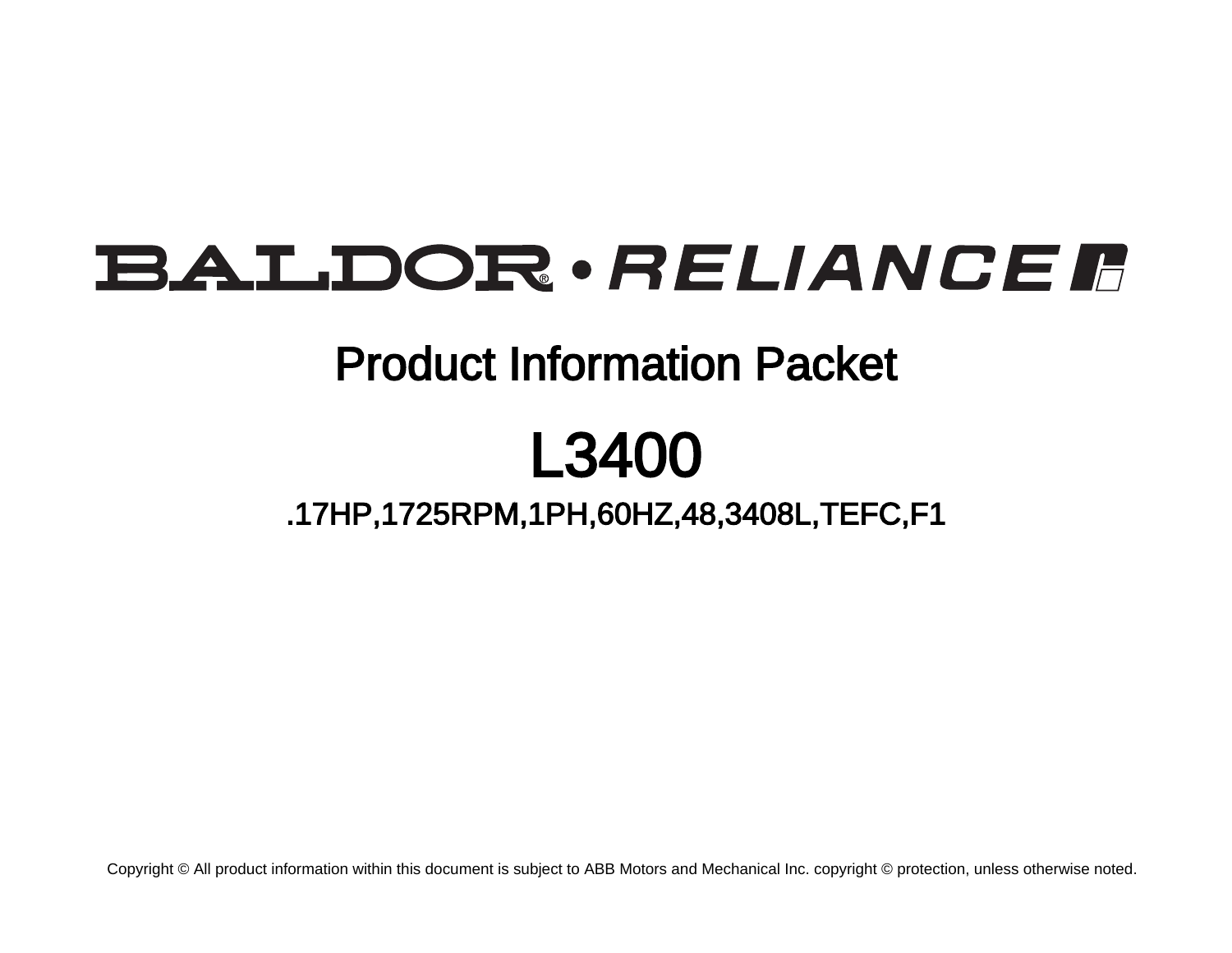#### BALDOR · RELIANCE F Product Information Packet: L3400 - .17HP,1725RPM,1PH,60HZ,48,3408L,TEFC,F1

| <b>Part Detail</b> |           |             |            |             |        |                      |    |  |
|--------------------|-----------|-------------|------------|-------------|--------|----------------------|----|--|
| Revision:          | AA        | Status:     | PRD/A      | Change #:   |        | Proprietary:         | No |  |
| Type:              | AC        | Elec. Spec: | 34WGW020   | CD Diagram: | CD0001 | Mfg Plant:           |    |  |
| Mech. Spec:        | 34C051    | Layout:     | 34LYC051   | Poles:      | 04     | <b>Created Date:</b> |    |  |
| Base:              | <b>RG</b> | Eff. Date:  | 11-18-2020 | Leads:      | 6#18   |                      |    |  |

| <b>Specs</b>                           |                          |                                  |                        |
|----------------------------------------|--------------------------|----------------------------------|------------------------|
| <b>Catalog Number:</b>                 | L3400                    | <b>Insulation Class:</b>         | B                      |
| Enclosure:                             | <b>TEFC</b>              | <b>Inverter Code:</b>            | Not Inverter           |
| Frame:                                 | 48                       | IP Rating:                       | <b>NONE</b>            |
| <b>Frame Material:</b>                 | Steel                    | <b>KVA Code:</b>                 | М                      |
| Motor Letter Type:                     | Cap Start, Induction Run | <b>Lifting Lugs:</b>             | No Lifting Lugs        |
| Output @ Frequency:                    | .170 HP @ 60 HZ          | <b>Locked Bearing Indicator:</b> | No Locked Bearing      |
| Synchronous Speed @ Frequency:         | 1800 RPM @ 60 HZ         | Motor Lead Quantity/Wire Size:   | 6 @ 18 AWG             |
| Voltage @ Frequency:                   | 230.0 V @ 60 HZ          | <b>Motor Lead Exit:</b>          | Ko Box                 |
|                                        | 115.0 V @ 60 HZ          | <b>Motor Lead Termination:</b>   | <b>Flying Leads</b>    |
| XP Class and Group:                    | None                     | Motor Type:                      | 3408L                  |
| <b>XP Division:</b>                    | Not Applicable           | <b>Mounting Arrangement:</b>     | F <sub>1</sub>         |
| <b>Agency Approvals:</b>               | <b>CSA</b>               | <b>Power Factor:</b>             | 57                     |
|                                        | <b>UR</b>                | <b>Product Family:</b>           | <b>General Purpose</b> |
| <b>Auxillary Box:</b>                  | No Auxillary Box         | <b>Pulley End Bearing Type:</b>  | Ball                   |
| <b>Auxillary Box Lead Termination:</b> | None                     | Pulley Face Code:                | Standard               |
| <b>Base Indicator:</b>                 | Rigid                    | <b>Pulley Shaft Indicator:</b>   | Standard               |
| <b>Bearing Grease Type:</b>            | Polyrex EM (-20F +300F)  | <b>Rodent Screen:</b>            | None                   |
| <b>Blower:</b>                         | None                     | <b>Shaft Extension Location:</b> | <b>Pulley End</b>      |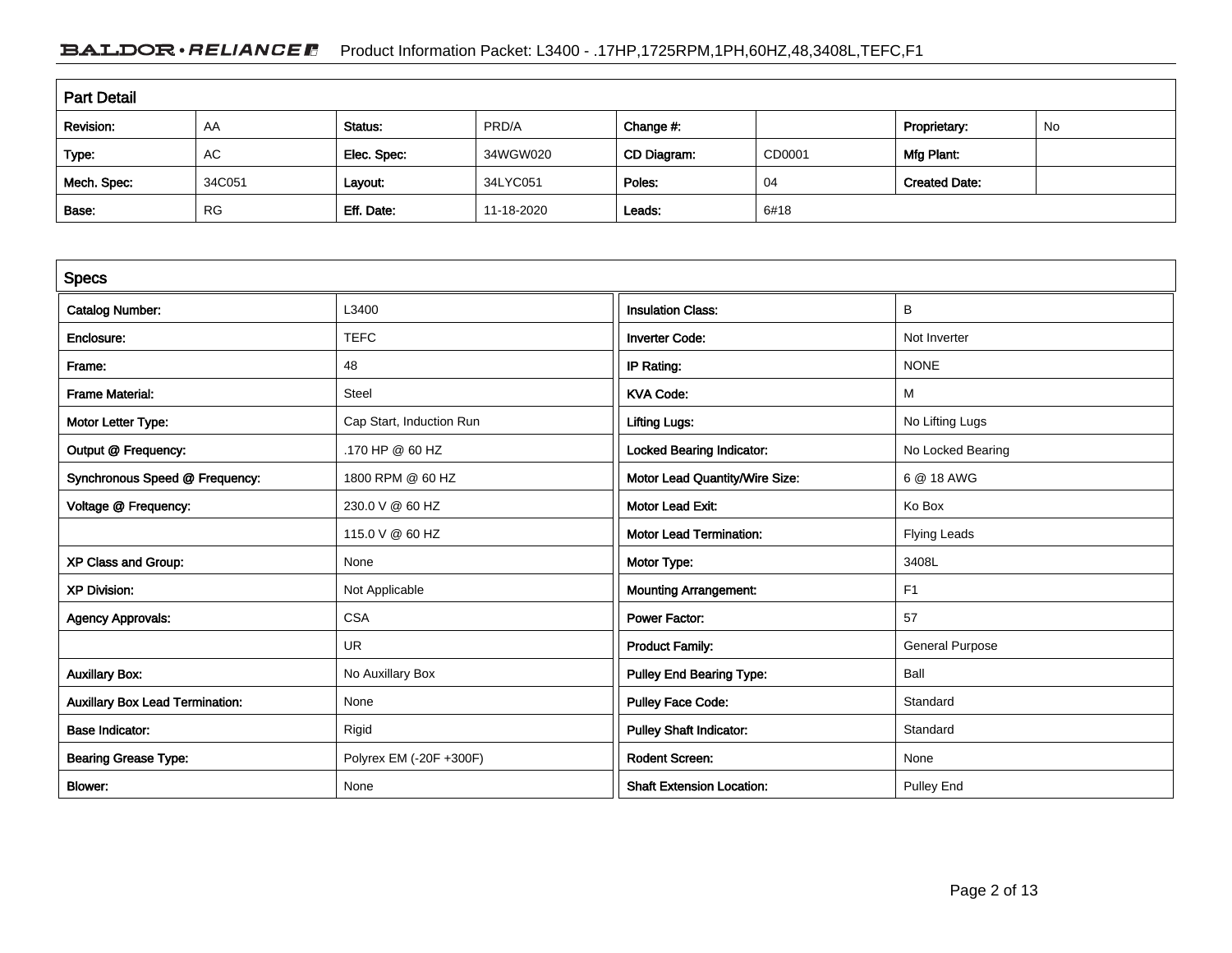| Current @ Voltage:                    | 2.300 A @ 208.0 V         | <b>Shaft Ground Indicator:</b>     | No Shaft Grounding  |
|---------------------------------------|---------------------------|------------------------------------|---------------------|
|                                       | 3.800 A @ 115.0 V         | <b>Shaft Rotation:</b>             | Reversible          |
|                                       | 1.900 A @ 230.0 V         | <b>Shaft Slinger Indicator:</b>    | No Slinger          |
| Design Code:                          | N                         | <b>Speed Code:</b>                 | Single Speed        |
| Drip Cover:                           | No Drip Cover             | <b>Motor Standards:</b>            | <b>NEMA</b>         |
| Duty Rating:                          | <b>CONT</b>               | <b>Starting Method:</b>            | Direct on line      |
| <b>Electrically Isolated Bearing:</b> | Not Electrically Isolated | Thermal Device - Bearing:          | None                |
| <b>Feedback Device:</b>               | NO FEEDBACK               | Thermal Device - Winding:          | None                |
| <b>Front Face Code:</b>               | Standard                  | <b>Vibration Sensor Indicator:</b> | No Vibration Sensor |
| <b>Front Shaft Indicator:</b>         | None                      | <b>Winding Thermal 1:</b>          | None                |
| Heater Indicator:                     | No Heater                 | <b>Winding Thermal 2:</b>          | None                |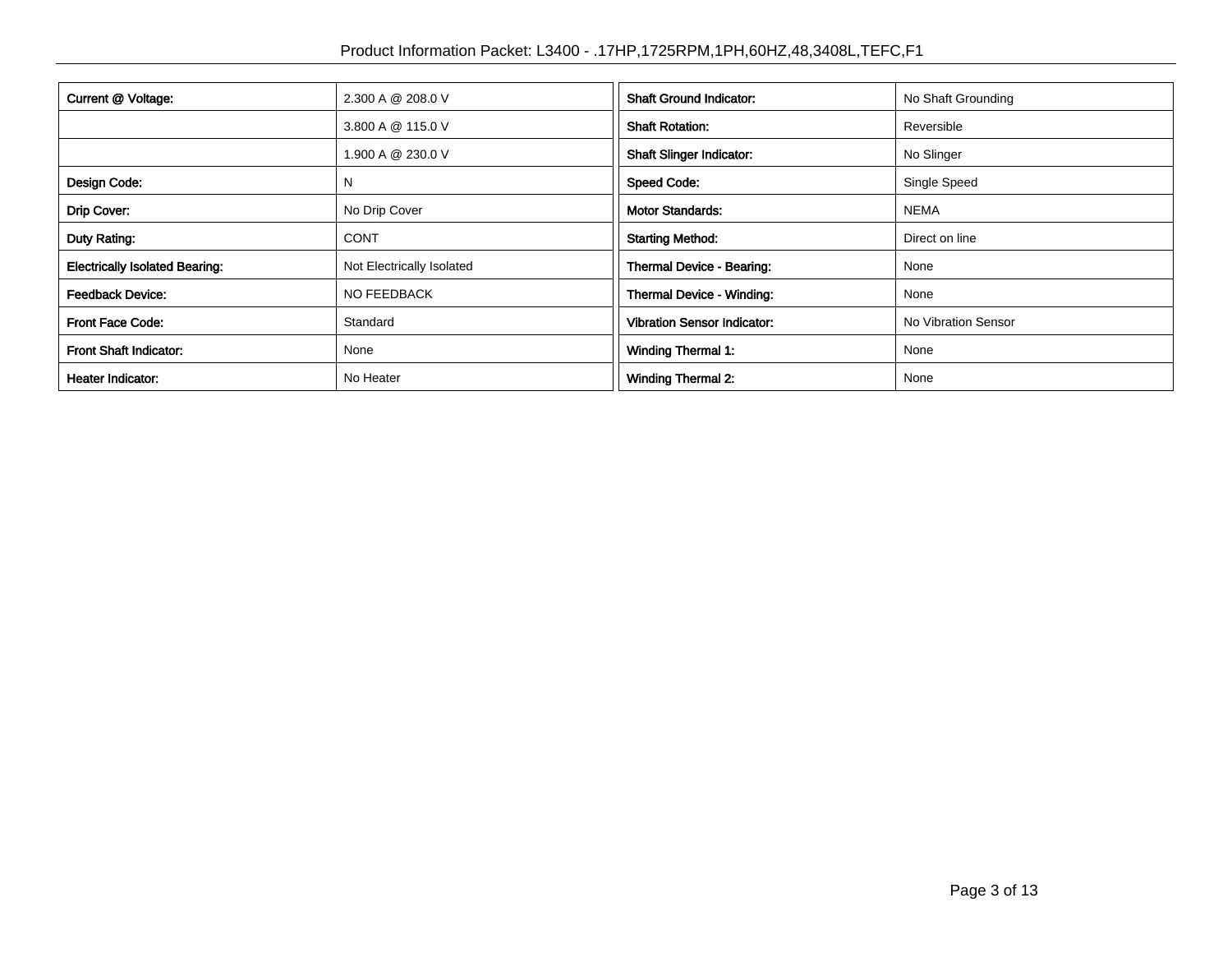| Nameplate NP1256L    |                       |    |         |                 |                           |             |  |  |
|----------------------|-----------------------|----|---------|-----------------|---------------------------|-------------|--|--|
| <b>CAT.NO.</b> L3400 |                       |    |         |                 |                           |             |  |  |
|                      | <b>SPEC.</b> 34C51W20 |    |         |                 |                           |             |  |  |
|                      | $HP$ .17              |    |         |                 |                           |             |  |  |
| VOLTS 115/230        |                       |    |         |                 |                           |             |  |  |
|                      | $AMP$ 3.8/1.9         |    |         |                 |                           |             |  |  |
|                      | <b>RPM</b> 1725       |    |         |                 |                           |             |  |  |
| $FRAME$ 48           |                       |    | $HZ$ 60 |                 |                           | PH 1        |  |  |
| <b>SER.F.</b> 1.35   |                       |    | CODE M  | DES N           |                           | $CLASS$ $B$ |  |  |
| NEMA-NOM-EFF 49      |                       |    | $PF$ 57 |                 |                           |             |  |  |
|                      | RATING 40C AMB-CONT   |    |         |                 |                           |             |  |  |
| CC                   |                       |    |         |                 | <b>USABLE AT 208V 2.3</b> |             |  |  |
|                      | $DE$ 6203             |    |         | <b>ODE</b> 6203 |                           |             |  |  |
|                      | <b>ENCL</b> TEFC      | SN |         |                 |                           |             |  |  |
|                      | SFA 4.4/2.2           |    |         |                 |                           |             |  |  |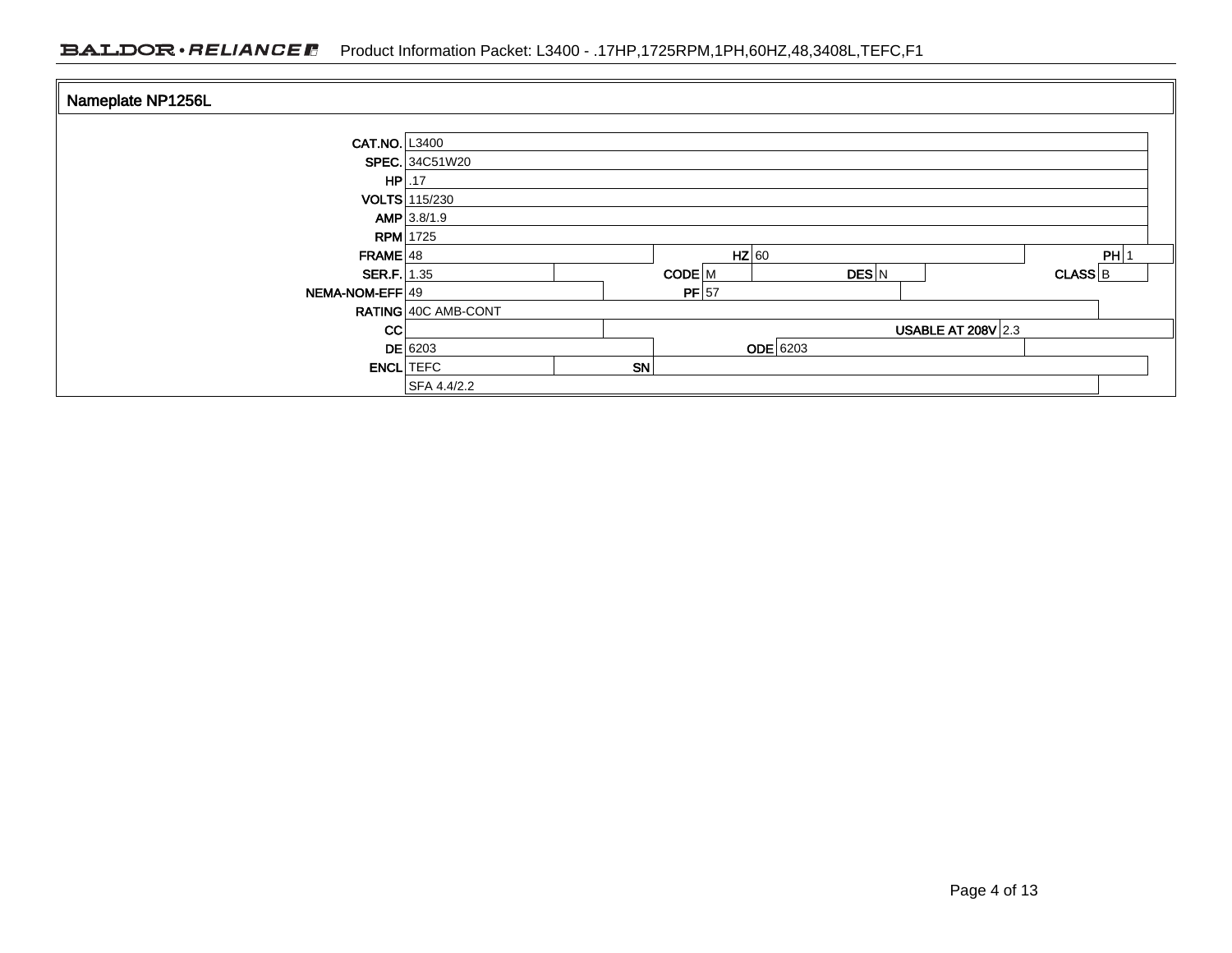| <b>Parts List</b>  |                                          |          |  |  |  |  |
|--------------------|------------------------------------------|----------|--|--|--|--|
| <b>Part Number</b> | Description                              | Quantity |  |  |  |  |
| SA008586           | SA 34C51W20                              | 1.000 EA |  |  |  |  |
| RA005033           | RA 34C51W20                              | 1.000 EA |  |  |  |  |
| NS2512A01          | INSULATOR, CONDUIT BOX X                 | 1.000 EA |  |  |  |  |
| 34CB3002A          | CB CAST W/.88 DIA HOLE                   | 1.000 EA |  |  |  |  |
| 34GS1029A01        | GASKET, CONDUIT BOX                      | 1.000 EA |  |  |  |  |
| 51XB1016A07        | 10-16 X 7/16 HXWSSLD SERTYB              | 2.000 EA |  |  |  |  |
| 11XW1032G06        | 10-32 X .38, TAPTITE II, HEX WSHR SLTD U | 1.000 EA |  |  |  |  |
| 51XW0832A07        | 8-32 X .44, TAPTITE II, HEX WSHR SLTD SE | 2.000 EA |  |  |  |  |
| 34EP3102A01SP      | FR ENDPLATE, MACH                        | 1.000 EA |  |  |  |  |
| WD1000A03          | 41531 AMP FLG.TERM,4M/REEL(2.5MIL)       | 1.000 EA |  |  |  |  |
| 34CB4800SP         | CAPACITOR COVER, STAMPED PRIMED          | 1.000 EA |  |  |  |  |
| 34GS3000SP         | GASKET, CAPACITOR BOX                    | 1.000 EA |  |  |  |  |
| 51XB1016A05        | 10-16X5/16HX WA SL SR TYB (F/S)          | 2.000 EA |  |  |  |  |
| HW5100A03          | WAVY WASHER (W1543-017)                  | 1.000 EA |  |  |  |  |
| 34EP3102A02SP      | FR/PU ENDPLATE, MACH                     | 1.000 EA |  |  |  |  |
| XY1032A02          | 10-32 HEX NUT DIRECTIONAL SERRATION      | 4.000 EA |  |  |  |  |
| 34FN3002A01SP      | EXTERNAL FAN, PLASTIC, .637/.639 HUB W/  | 1.000 EA |  |  |  |  |
| 34FH4002A01SP      | IEC FH NO GREASER PRIMED                 | 1.000 EA |  |  |  |  |
| 51XW1032A06        | 10-32 X .38, TAPTITE II, HEX WSHR SLTD S | 3.000 EA |  |  |  |  |
| 34CB4517           | CB LID 4 MTG HOLES .22 DIA STAMPED, FOR  | 1.000 EA |  |  |  |  |
| 34GS1031A01        | GASKET, FLAT CONDUIT BOX LID (LEXIDE)    | 1.000 EA |  |  |  |  |
| 51XW0832A07        | 8-32 X .44, TAPTITE II, HEX WSHR SLTD SE | 4.000 EA |  |  |  |  |
| MG1000G27          | MED CHARCOAL METALLIC GREY 400-0096      | 0.014 GA |  |  |  |  |
| 85XU0407S04        | 4X1/4 U DRIVE PIN STAINLESS              | 2.000 EA |  |  |  |  |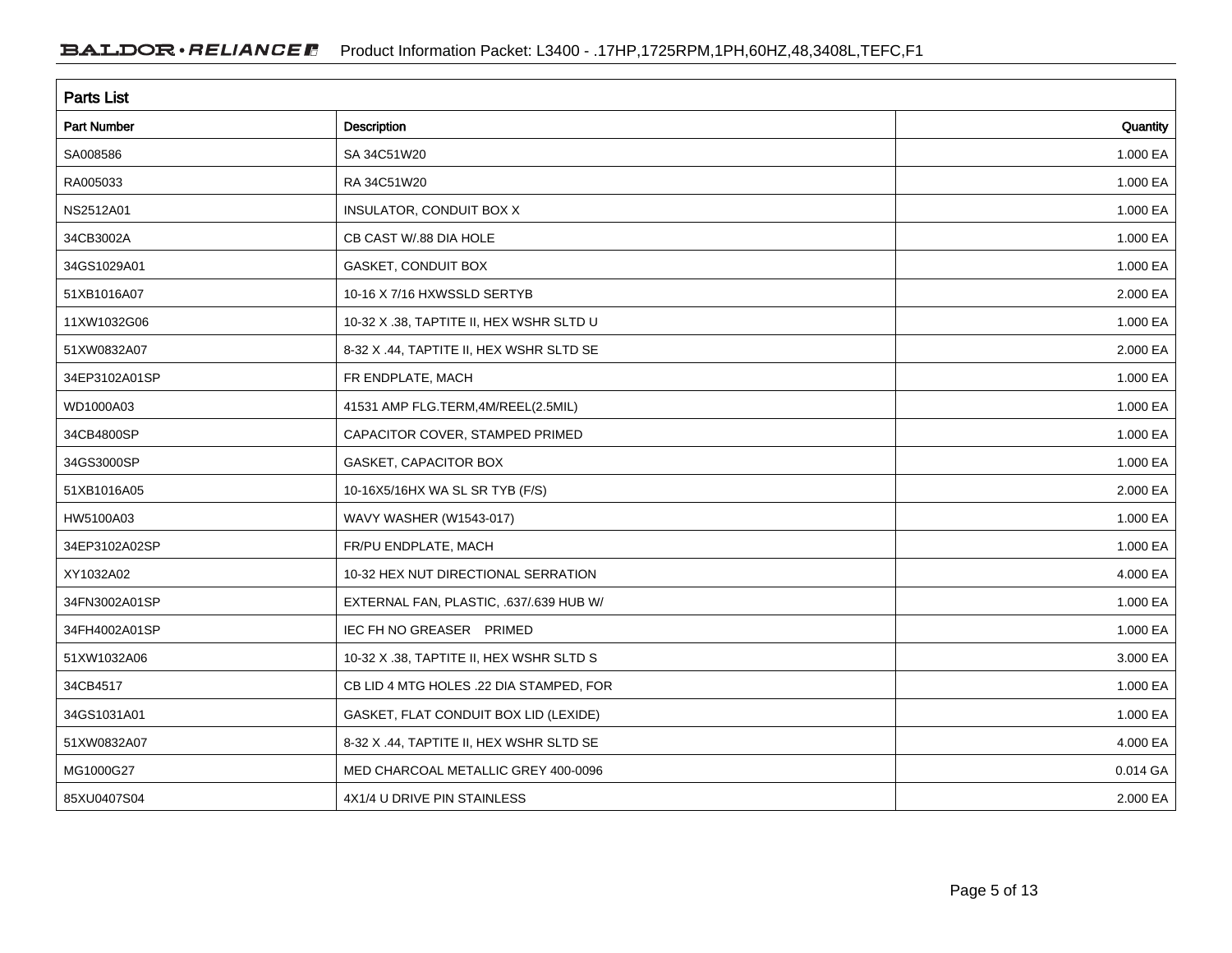| <b>Parts List (continued)</b> |                                          |          |  |  |  |
|-------------------------------|------------------------------------------|----------|--|--|--|
| <b>Part Number</b>            | Description                              | Quantity |  |  |  |
| SP5051B16                     | MDL 34 TORQ STAT SW, TYPE L, STD F1 & F2 | 1.000 EA |  |  |  |
| EC1130A02SP                   | ELEC CAP, 130-156 MFD, 125V, 1.48D X 3.3 | 1.000 EA |  |  |  |
| HA3100A12                     | THRUBOLT 10-32 X 7.375                   | 4.000 EA |  |  |  |
| LC0001A01                     | CONN LABEL / WARNING LABEL (LC0001 / LB1 | 1.000 EA |  |  |  |
| <b>NP1256L</b>                | ALUM UL CSA CC INDUSTRIAL MOTOR A60      | 1.000 EA |  |  |  |
| 35PA1066                      | PKG GRP, PRINT<br>PK1001A01              | 1.000 EA |  |  |  |
| MN416A01                      | TAG-INSTAL-MAINT no wire (2100/bx) 4/22  | 1.000 EA |  |  |  |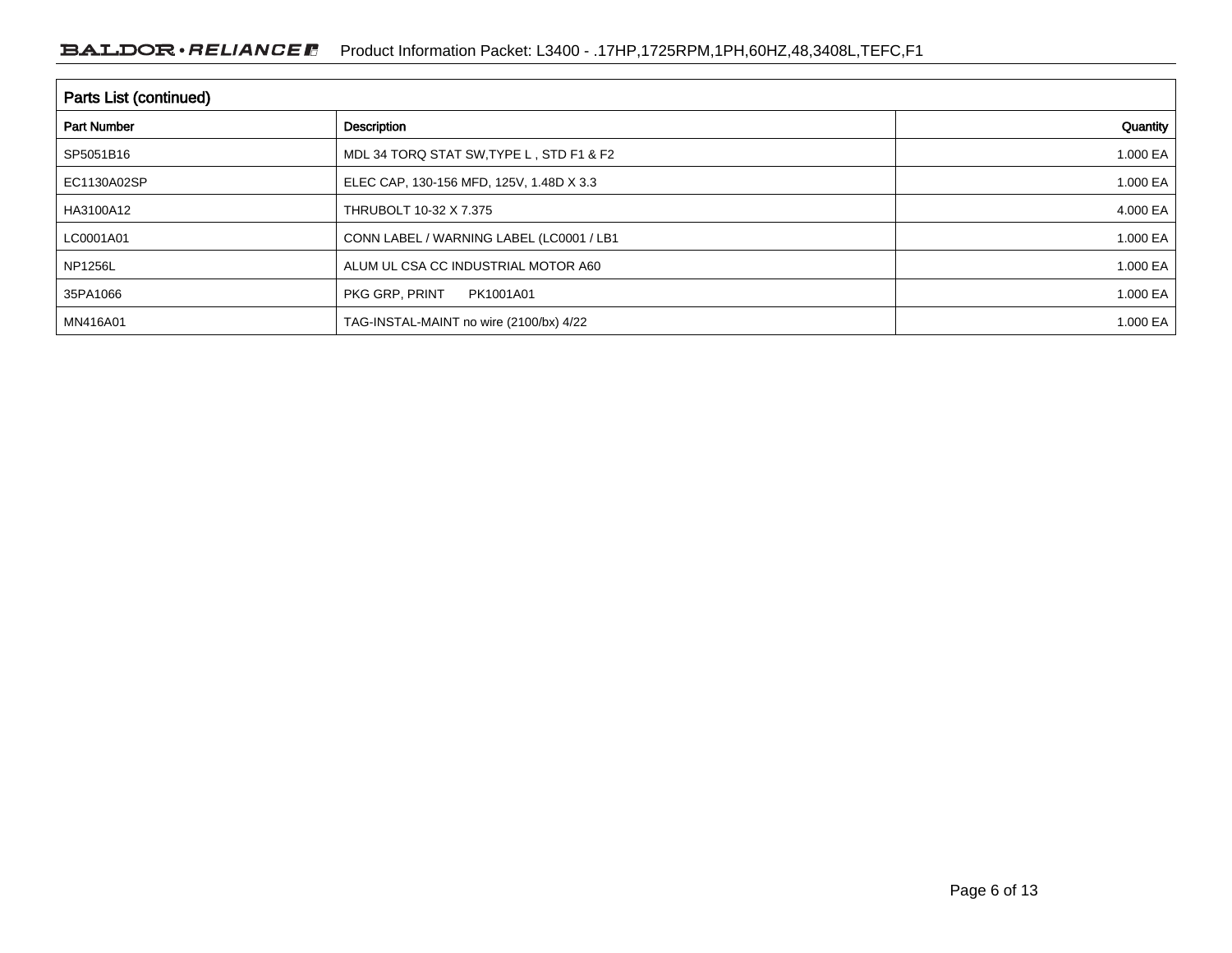| Accessories                       |                   |                   |  |  |  |  |
|-----------------------------------|-------------------|-------------------|--|--|--|--|
| Description<br><b>Part Number</b> |                   | <b>Multiplier</b> |  |  |  |  |
| 34-3900T                          | <b>C-FACE KIT</b> | A8                |  |  |  |  |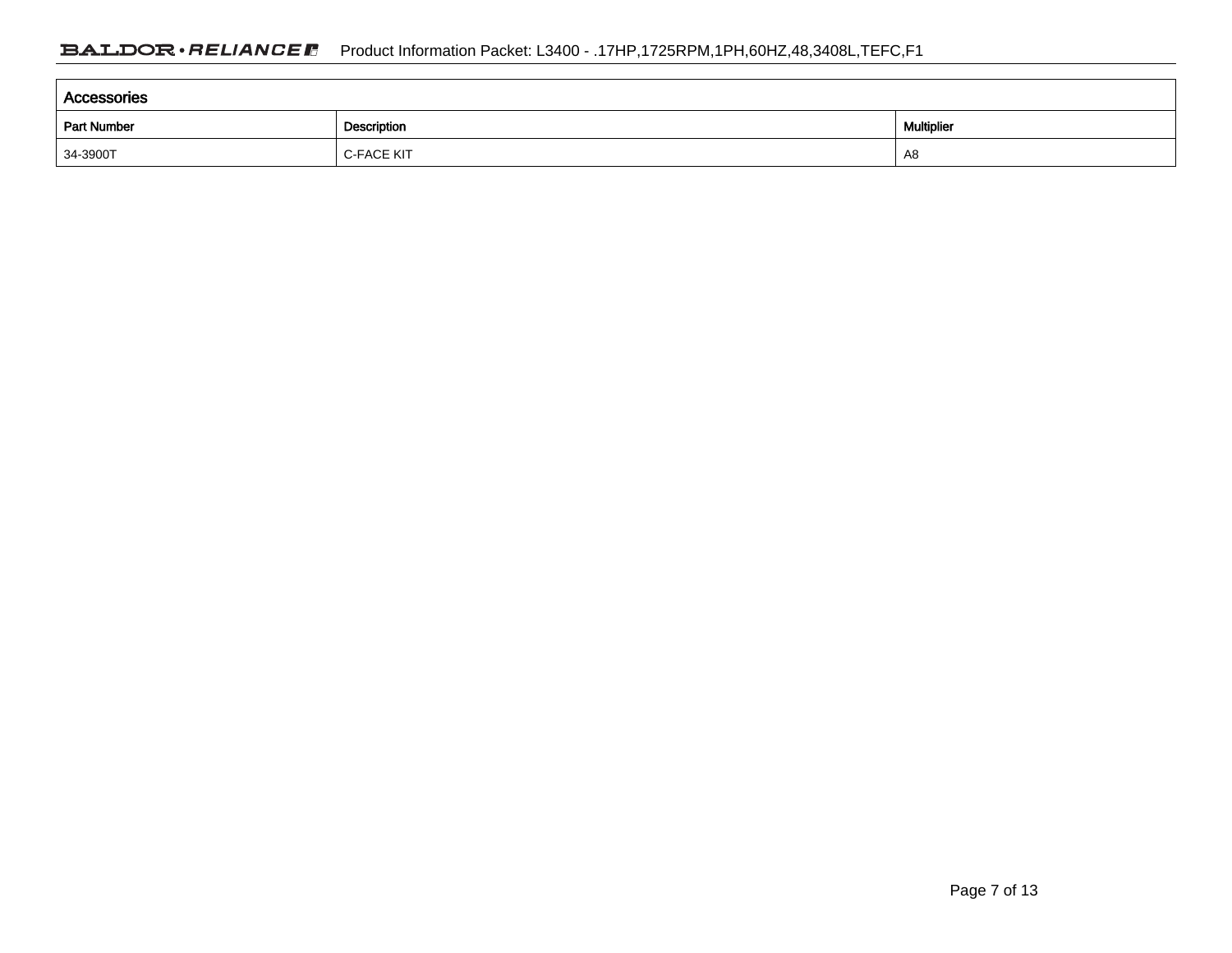#### **AC Induction Motor Performance Data**

Record # 6851Typical performance - not guaranteed values

| Winding: 34WGW020-R001<br><b>Type: 3408L</b> |                 |              | <b>Enclosure: TEFC</b>                          |                                          |
|----------------------------------------------|-----------------|--------------|-------------------------------------------------|------------------------------------------|
| <b>Nameplate Data</b>                        |                 |              | 230 V, 60 Hz:<br><b>High Voltage Connection</b> |                                          |
| <b>Rated Output (HP)</b>                     |                 | .17          | <b>Full Load Torque</b>                         | $0.5$ LB-FT                              |
| <b>Volts</b>                                 |                 | 115/230      | <b>Start Configuration</b>                      | direct on line                           |
| <b>Full Load Amps</b>                        |                 | 3.8/1.9      | <b>Breakdown Torque</b>                         | 1.38 LB-FT                               |
| <b>R.P.M.</b>                                |                 | 1725         | <b>Pull-up Torque</b>                           | $1.2$ LB-FT                              |
| Hz                                           | 60 Phase        |              | <b>Locked-rotor Torque</b>                      | 2.13 LB-FT                               |
| <b>NEMA Design Code</b>                      | N KVA Code      | M            | <b>Starting Current</b>                         | 7.8 A                                    |
| Service Factor (S.F.)                        |                 | 1.35         | <b>No-load Current</b>                          | 1.75A                                    |
| <b>NEMA Nom. Eff.</b>                        | 49 Power Factor | 57           | Line-line Res. $@$ 25°C                         | 13.7 $\Omega$ A Ph<br>$10.8 \Omega$ B Ph |
| <b>Rating - Duty</b>                         |                 | 40C AMB-CONT | Temp. Rise @ Rated Load                         | $50^{\circ}$ C                           |
| S.F. Amps                                    |                 | 4.4/2.2      | Temp. Rise @ S.F. Load                          | $61^{\circ}$ C                           |

#### **Load Characteristics 230 V, 60 Hz, 0.17 HP**

| % of Rated Load     | 25   | 50   | 75   | 100  | 125  | 150  | S.F. |
|---------------------|------|------|------|------|------|------|------|
| <b>Power Factor</b> | 32   | 41   | 49   | 57   | 63   | 69   | 67   |
| <b>Efficiency</b>   | 21   | 35   | 45   | 49   | 52   | 53   | 53   |
| <b>Speed</b>        | 1775 | 1760 | 1730 | 1710 | 1685 | 1650 | 1665 |
| Line amperes        | 1.75 | 1.8  | 1.9  |      | 2.1  | 2.4  | 2.2  |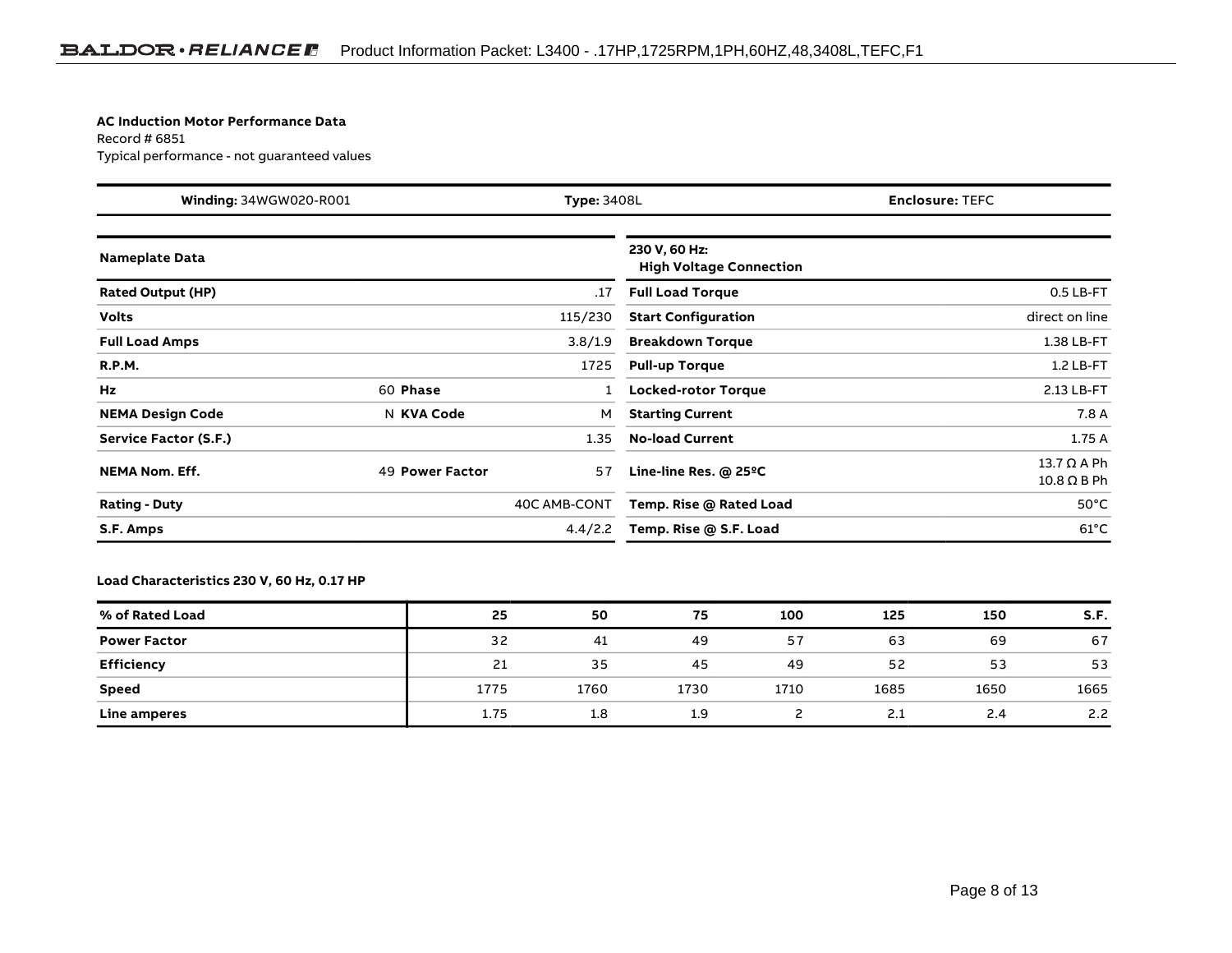

Performance Graph at 230V, 60Hz, 0.17HP Typical performance - Not guaranteed values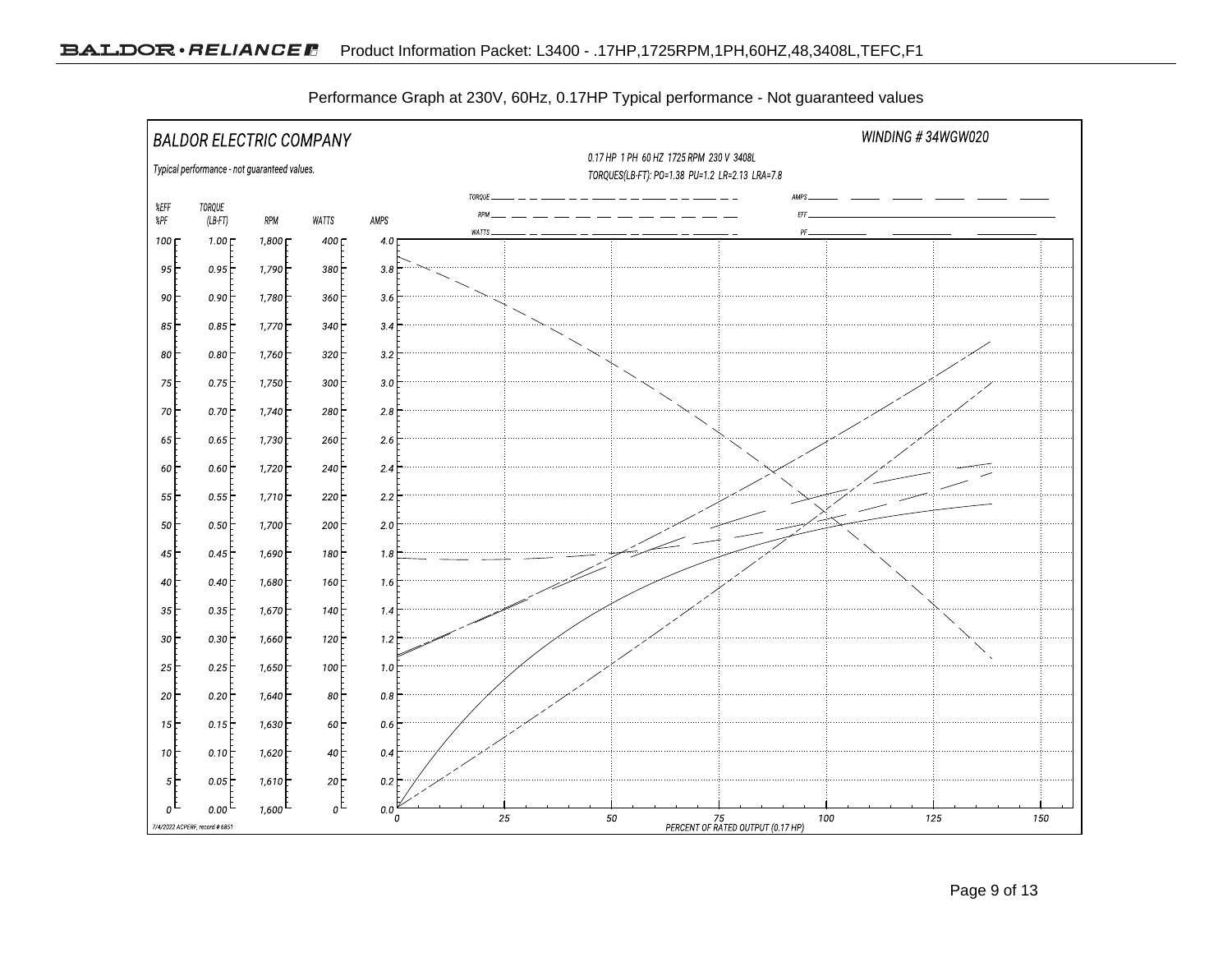#### **AC Induction Motor Performance Data**

Record # 69691Typical performance - not guaranteed values

| Winding: 34WGW020-R001   |                 | <b>Type: 348L</b> |                                                | <b>Enclosure: TEFC</b>                   |
|--------------------------|-----------------|-------------------|------------------------------------------------|------------------------------------------|
| <b>Nameplate Data</b>    |                 |                   | 115 V, 60 Hz:<br><b>Low Voltage Connection</b> |                                          |
| <b>Rated Output (HP)</b> |                 | .17               | <b>Full Load Torque</b>                        | $0.5$ LB-FT                              |
| <b>Volts</b>             |                 | 115/230           | <b>Start Configuration</b>                     | direct on line                           |
| <b>Full Load Amps</b>    |                 | 3.8/1.9           | <b>Breakdown Torque</b>                        | 1.38 LB-FT                               |
| <b>R.P.M.</b>            |                 | 1725              | <b>Pull-up Torque</b>                          | $1.2$ LB-FT                              |
| Hz                       | 60 Phase        |                   | <b>Locked-rotor Torque</b>                     | 2.35 LB-FT                               |
| <b>NEMA Design Code</b>  | N KVA Code      | м                 | <b>Starting Current</b>                        | 16.2 A                                   |
| Service Factor (S.F.)    |                 | 1.35              | <b>No-load Current</b>                         | 3.5A                                     |
| <b>NEMA Nom. Eff.</b>    | 49 Power Factor | 57                | Line-line Res. @ 25°C                          | $3.23 \Omega$ A Ph<br>$10.5 \Omega$ B Ph |
| <b>Rating - Duty</b>     |                 | 40C AMB-CONT      | Temp. Rise @ Rated Load                        | $50^{\circ}$ C                           |
| S.F. Amps                |                 | 4.4/2.2           | Temp. Rise @ S.F. Load                         | $58^{\circ}$ C                           |
|                          |                 |                   | Locked-rotor Power Factor                      | 95                                       |
|                          |                 |                   | <b>Rotor inertia</b>                           | 0.019 LB-FT2                             |

#### **Load Characteristics 115 V, 60 Hz, 0.17 HP**

| % of Rated Load     | 25   | 50   | 75   | 100  | 125  | 150  | S.F. |
|---------------------|------|------|------|------|------|------|------|
| <b>Power Factor</b> | 37   | 43   | 47   | 54   | 60   | 60   | 60   |
| <b>Efficiency</b>   | 21   | 34.9 | 44.9 | 49   | 51.9 | 52.9 | 52.3 |
| Speed               | 1775 | 1760 | 1730 | 1710 | 1685 | 1650 | 1671 |
| <b>Line amperes</b> | 3.5  | 3.6  | 3.8  | 4    | 4.2  | 4.8  | 4.44 |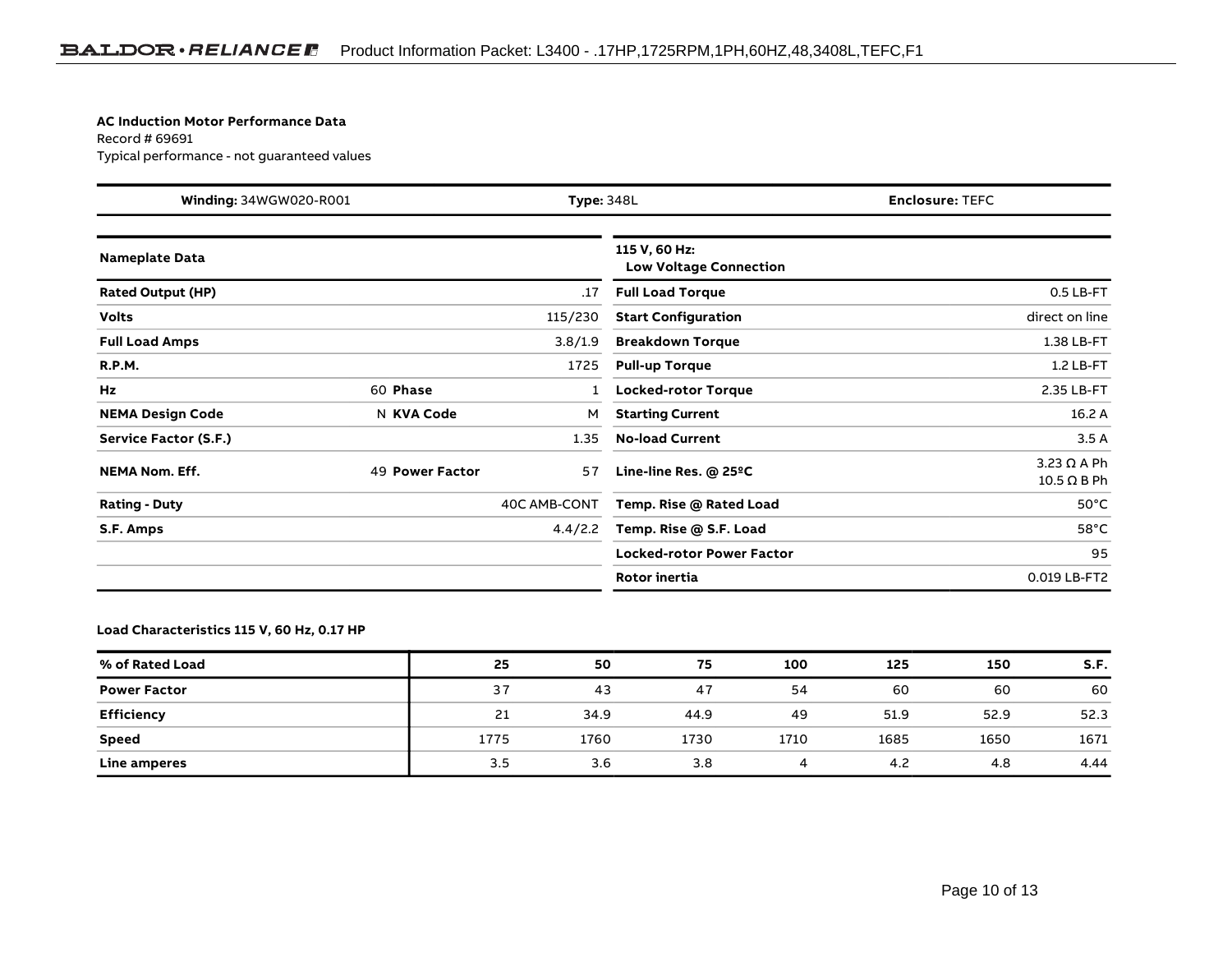

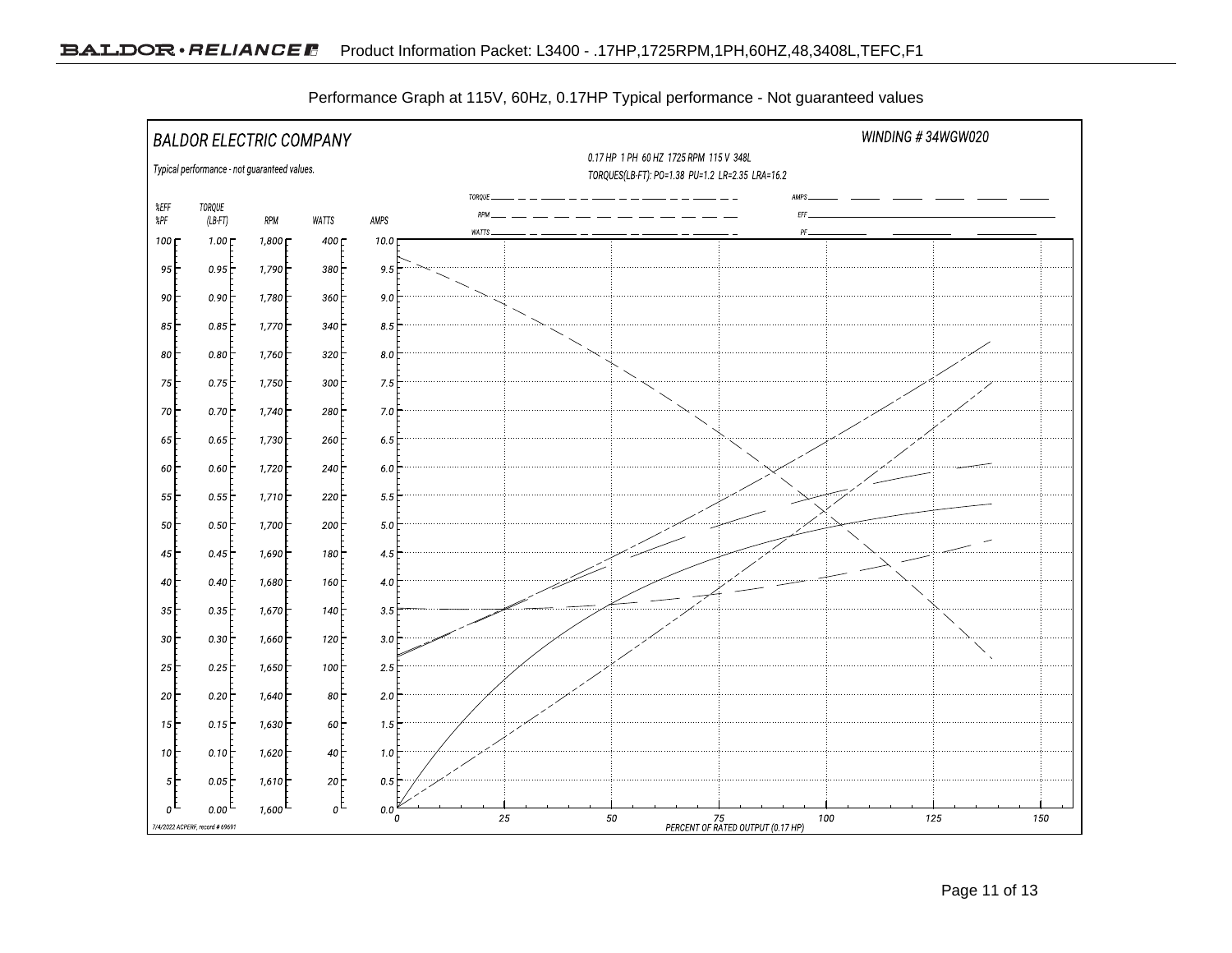